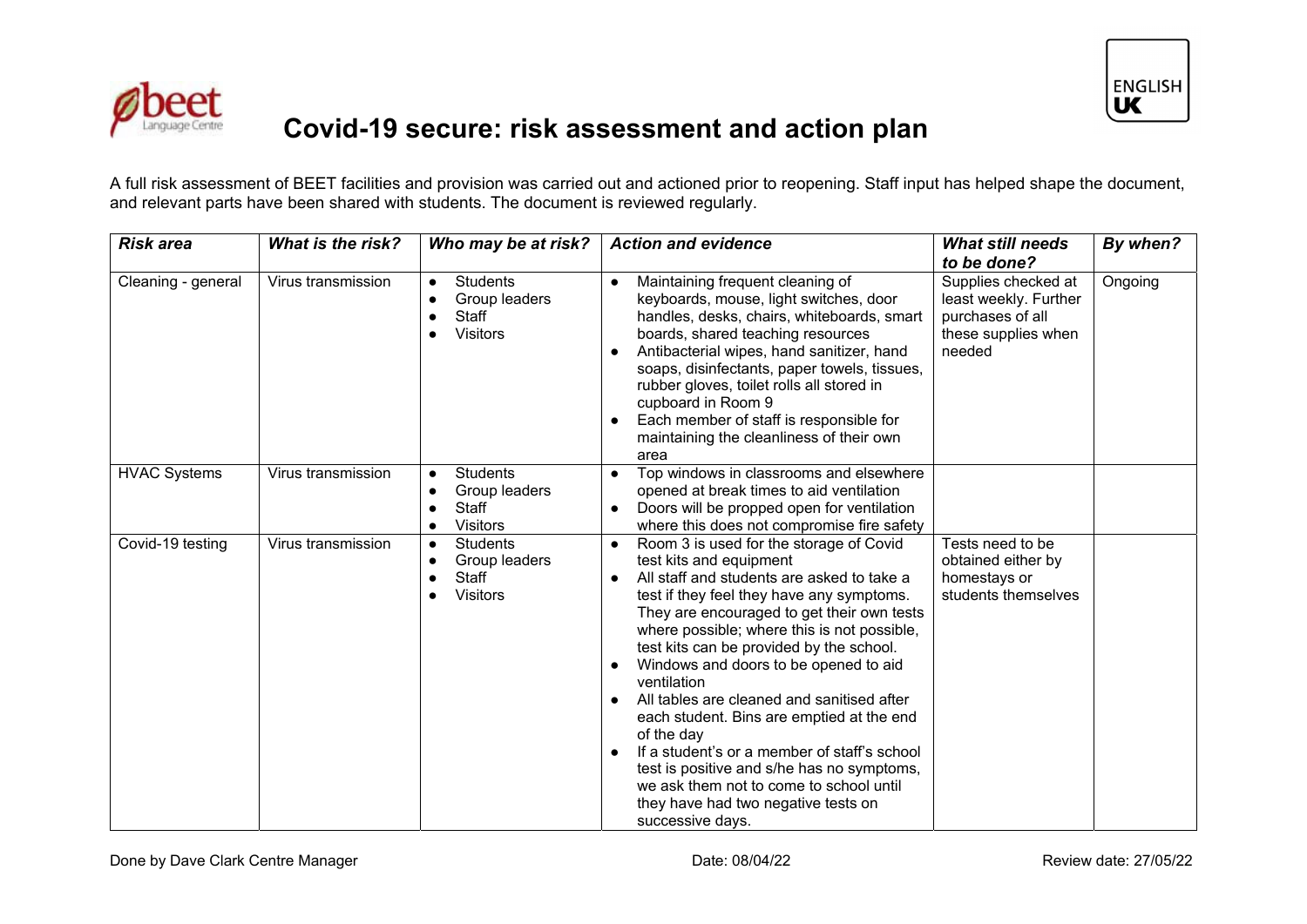|                                            |                    |                                                                    | Online course can be made available if the<br>student and the school feel this is<br>appropriate<br>Further guidance on<br>$\bullet$<br>https://www.gov.uk/coronavirus                                                                                                                                                                                                                                                                                                                                                                                                                                                                                                                                                                                                                                                                                                                                                                  |  |
|--------------------------------------------|--------------------|--------------------------------------------------------------------|-----------------------------------------------------------------------------------------------------------------------------------------------------------------------------------------------------------------------------------------------------------------------------------------------------------------------------------------------------------------------------------------------------------------------------------------------------------------------------------------------------------------------------------------------------------------------------------------------------------------------------------------------------------------------------------------------------------------------------------------------------------------------------------------------------------------------------------------------------------------------------------------------------------------------------------------|--|
| Hygiene                                    | Virus transmission | <b>Students</b><br>Group leaders<br>Staff<br>Visitors              | New students are asked on their first day if<br>$\bullet$<br>they have any symptoms. It is explained to<br>them that they can get a test at school if<br>they have any concerns, either<br>immediately or in the future. This message<br>is re-inforced at induction<br>Staff and students (at induction) are<br>reminded to wash their hands more<br>frequently than normal and for 20 seconds<br>at a time, including on arrival, before and<br>after eating, and after sneezing or<br>coughing<br>Antibacterial hand sanitiser and cleaning<br>$\bullet$<br>stations are provided throughout the<br>school. Students and staff encouraged to<br>use them on entering another room,<br>especially the canteen<br>Mask wearing is optional in class and<br>around the school<br>Staff will clear workspaces and remove<br>waste at the end of their work day<br><b>Best Practice Hand Washing</b><br><b>Best Practice Hand Rubbing</b> |  |
| Dealing with<br>symptomatic<br>individuals | Virus transmission | Students<br>$\bullet$<br>Group leaders<br>Staff<br><b>Visitors</b> | If someone becomes unwell on the premises,<br>they should immediately inform the<br>Accommodation & Welfare Officer. Tests are<br>available at the school if required<br>The student will use a separate bathroom<br>which will be cleaned after use <sup>1</sup><br>The member of staff who has assisted the<br>student showing symptoms does not need<br>to go home unless they develop symptoms<br>themselves<br>They will wash their hands thoroughly for<br>20 seconds with normal household                                                                                                                                                                                                                                                                                                                                                                                                                                       |  |

 $^{\rm 1}$ Coronavirus (COVID-19): guidance for educational settings - GOV.UK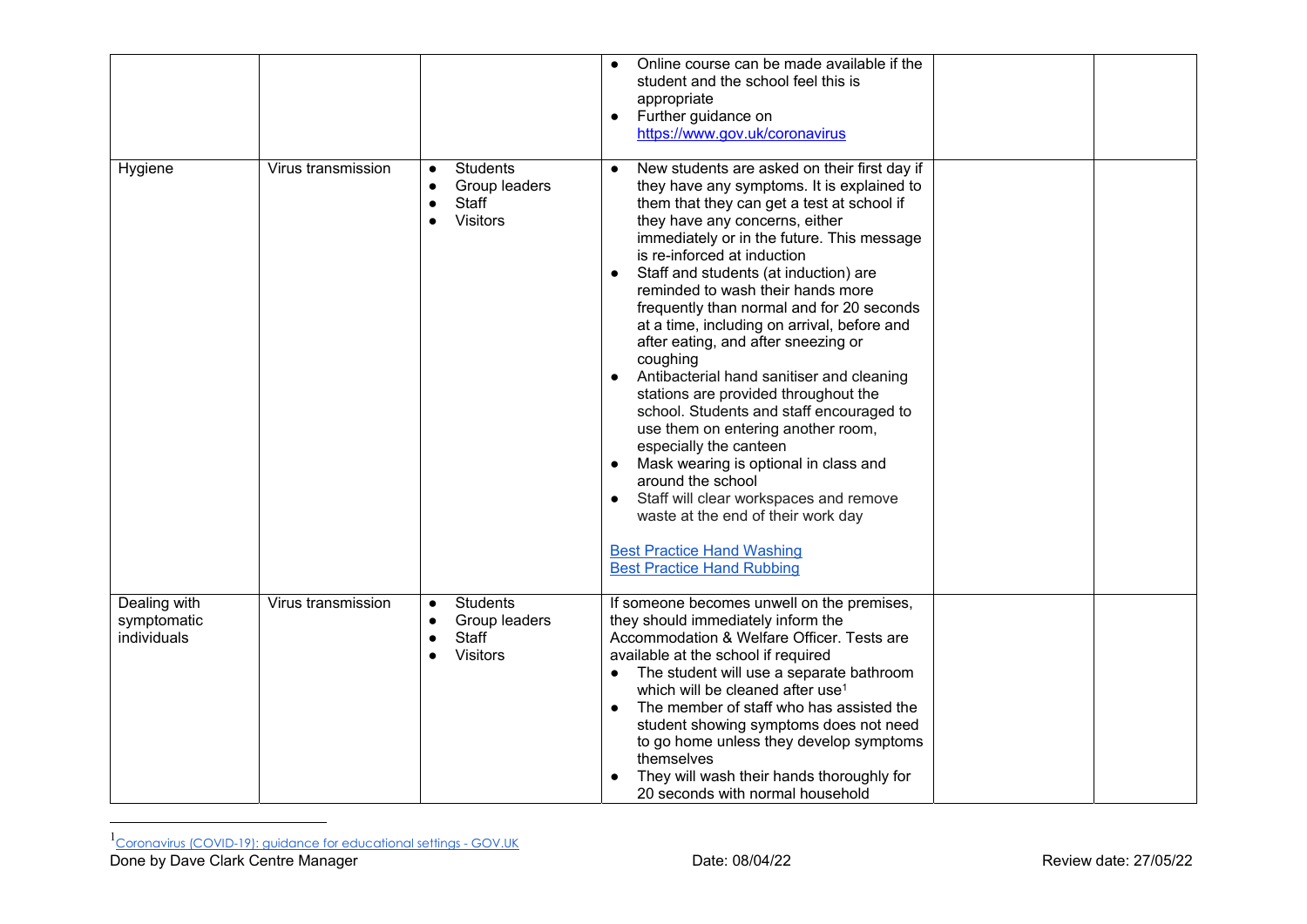|                                                     |                    |                                                                                        | products after any contact with an unwell<br>student or colleague <sup>2</sup><br><b>Under 18s</b><br>If the student is under 18, AY-S or DC will<br>$\bullet$<br>supervise the student<br>The Responsible Person will contact<br>parents and may, depending on the<br>severity of the symptoms, contact the NHS |  |
|-----------------------------------------------------|--------------------|----------------------------------------------------------------------------------------|------------------------------------------------------------------------------------------------------------------------------------------------------------------------------------------------------------------------------------------------------------------------------------------------------------------|--|
|                                                     |                    |                                                                                        | <b>Accommodation</b>                                                                                                                                                                                                                                                                                             |  |
|                                                     |                    |                                                                                        | In the event of a student showing symptoms or<br>testing positive:                                                                                                                                                                                                                                               |  |
|                                                     |                    |                                                                                        | Hosts do not have to self-isolate<br>Extra bin bags should be provided for the<br>student                                                                                                                                                                                                                        |  |
| <b>First Aid</b><br>(Physical and<br>mental health) |                    |                                                                                        | Adequate first aid cover will be arranged<br>$\bullet$<br>In the event of a symptomatic individual in<br>need of resuscitation, first responders will<br>follow guidance from the UK government<br>COVID-19: guidance for first responders -<br><b>GOV.UK</b>                                                    |  |
| Entrances/Exits                                     | Virus transmission | <b>Students</b><br>$\bullet$<br>Group Leaders<br>Staff<br><b>Visitors</b>              | Hand cleaning facilities are provided at<br>$\bullet$<br>entry and exit points and all are<br>encouraged to use them. This is<br>highlighted in student inductions and at<br>regular intervals                                                                                                                   |  |
| Offices                                             | Virus transmission | <b>Students</b><br>$\bullet$<br>Group leaders<br>Staff<br><b>Visitors</b>              | Hand sanitiser will be provided in all<br>$\bullet$<br>offices, meeting rooms and classrooms                                                                                                                                                                                                                     |  |
| Reception                                           | Virus transmission | <b>Students</b><br>$\bullet$<br>Group leaders<br>Staff<br><b>Visitors</b><br>$\bullet$ | Clear guidance is provided to students<br>$\bullet$<br>during their induction on their first day; this<br>is supported by marshalling by the Director<br>of Studies and Reception staff                                                                                                                          |  |

 $^2$ Coronavirus (COVID-19): guidance for educational settings - GOV.UK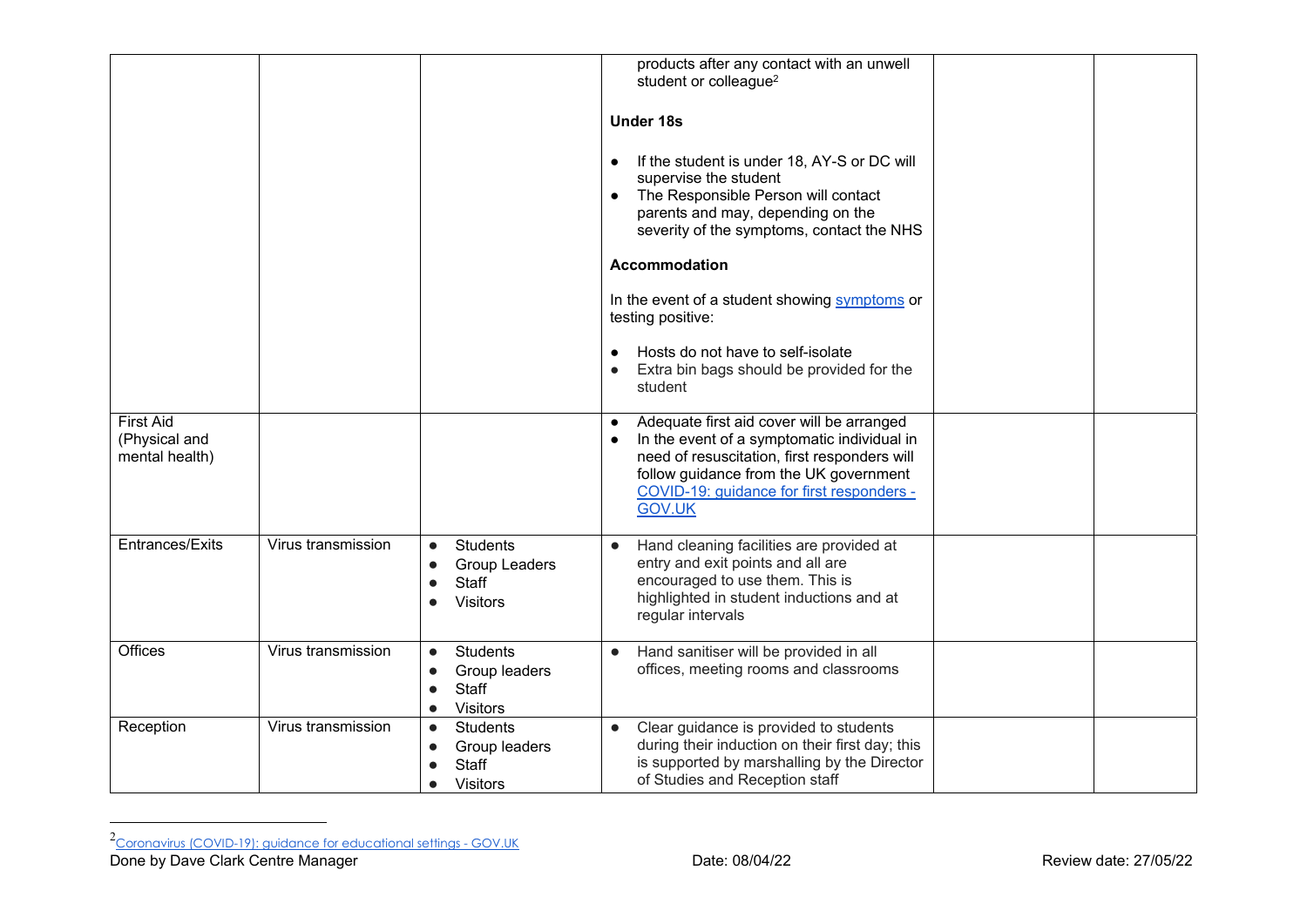| Canteen                 | Virus transmission | Students<br>$\bullet$<br>Group leaders<br>Staff<br><b>Visitors</b><br>$\bullet$  | Students encouraged to use hand sanitiser<br>$\bullet$<br>on entering and leaving the canteen                                                                                                                                                                                                                                                                                                                                                                                                                                                |                                                                                    |
|-------------------------|--------------------|----------------------------------------------------------------------------------|----------------------------------------------------------------------------------------------------------------------------------------------------------------------------------------------------------------------------------------------------------------------------------------------------------------------------------------------------------------------------------------------------------------------------------------------------------------------------------------------------------------------------------------------|------------------------------------------------------------------------------------|
| <b>Teachers Rooms</b>   | Virus transmission | <b>Students</b><br>$\bullet$<br>Group leaders<br>Staff<br><b>Visitors</b>        | Meeting room will be well ventilated<br>$\bullet$<br>Microwave and kettles to be cleaned<br>$\bullet$<br>regularly throughout the day<br>Sharing of stationery and other equipment<br>$\bullet$<br>kept to a minimum                                                                                                                                                                                                                                                                                                                         |                                                                                    |
| Classes                 | Virus transmission | <b>Students</b><br>Staff<br>$\bullet$<br>Visitors                                | Everyone is to sanitise their hands on<br>$\bullet$<br>entering the classroom. Hand sanitiser<br>available in each classroom<br>A reduced number of teachers are<br>$\bullet$<br>assigned to each class<br>Some lessons will be held outdoors (where<br>$\bullet$<br>weather conditions allow)<br>Teachers will sanitise any equipment that<br>$\bullet$<br>they share before and after every lesson<br>Windows kept open where possible,<br>$\bullet$<br>particularly higher windows, to allow for air<br>flow to reduce virus transmission |                                                                                    |
| Homestays               | Virus transmission | <b>Students</b><br>$\bullet$<br>Group leaders<br>Hosts<br>$\bullet$              | Hosts are given an <b>Extra Request</b> form to<br>$\bullet$<br>sign before hosting<br>Students who may be in higher risk groups<br>$\bullet$<br>will be identified at booking stage and will<br>be allocated accommodation accordingly<br>All student rooms have sanitiser, wipes<br>$\bullet$<br>and a waste paper bin available                                                                                                                                                                                                           |                                                                                    |
| Homestay<br>Inspections | Virus transmission | Students<br>$\bullet$<br>Group leaders<br>$\bullet$<br>Staff                     | For existing hosts, checks will be in person<br>$\bullet$<br>unless hosts prefer an online check<br>For new hosts, face-to-face visits are<br>$\bullet$<br>necessary<br>Accommodation staff offer to bring their<br>$\bullet$<br>own hand sanitiser and mask for any<br>homestay visit                                                                                                                                                                                                                                                       |                                                                                    |
| <b>Student houses</b>   | Virus transmission | <b>Students</b><br>$\bullet$<br>Group leaders<br>$\bullet$<br>Staff<br>$\bullet$ | Hand sanitiser will be provided in the<br>$\bullet$<br>house                                                                                                                                                                                                                                                                                                                                                                                                                                                                                 | Supplies of hand<br>sanitiser in student<br>houses need to be<br>checked regularly |
| Staffing                | Virus transmission | <b>Students</b><br>$\bullet$<br>Group leaders<br>Staff<br>$\bullet$              | Staff who are showing symptoms of<br>$\bullet$<br>coronavirus should not come to work                                                                                                                                                                                                                                                                                                                                                                                                                                                        |                                                                                    |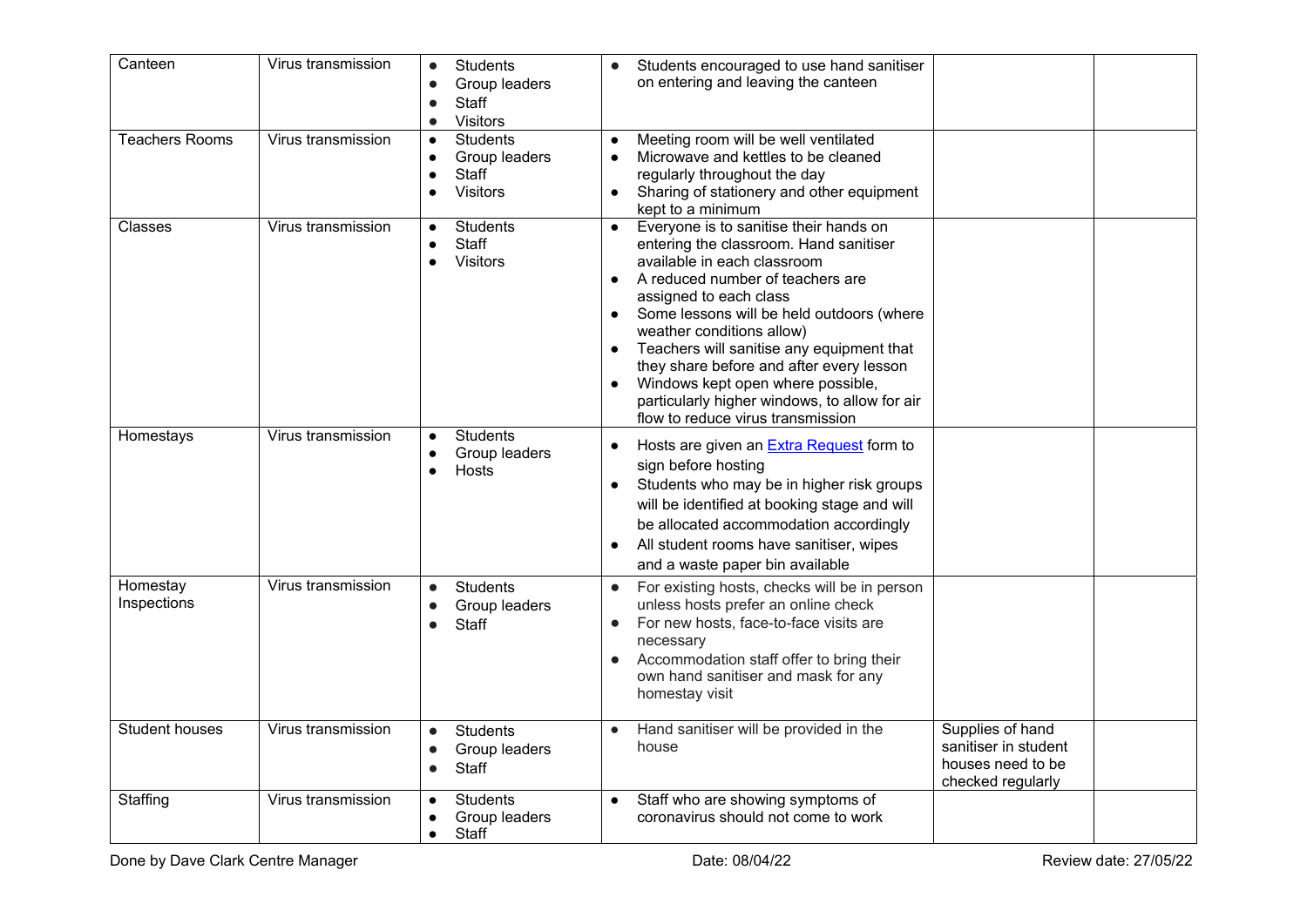|                                                              |                    |                                                                           | Equipment will be provided for employees<br>to work from home where necessary<br>Where a Fire Marshal is working from<br>$\bullet$<br>home a suitable staff member will be<br>identified to fill the role<br>Where a Designated Safeguarding Lead is<br>$\bullet$<br>unable to work on site, adequate cover will<br>be in place<br>Safer recruitment is in place for staff and<br>$\bullet$<br>accommodation providers in regulated<br>activity                                                                                        |
|--------------------------------------------------------------|--------------------|---------------------------------------------------------------------------|----------------------------------------------------------------------------------------------------------------------------------------------------------------------------------------------------------------------------------------------------------------------------------------------------------------------------------------------------------------------------------------------------------------------------------------------------------------------------------------------------------------------------------------|
| Sports                                                       | Virus transmission | <b>Students</b><br>$\bullet$<br>Group leaders<br>Staff                    | Table tennis - students are asked to wipe<br>$\bullet$<br>the bats and balls before and after use<br>with bacterial wet wipes                                                                                                                                                                                                                                                                                                                                                                                                          |
| Music                                                        | Virus transmission | <b>Students</b><br>$\bullet$<br>Group leaders<br>Staff<br>$\bullet$       | Music equipment will be cleaned<br>$\bullet$<br>appropriately before/after use - keyboards,<br>microphones<br>Any room used for music will be well<br>$\bullet$<br>ventilated                                                                                                                                                                                                                                                                                                                                                          |
| <b>Excursions</b>                                            | Virus transmission | <b>Students</b><br>$\bullet$<br>Group leaders<br>$\bullet$<br>Staff       | Venue risk assessments and social<br>distancing measures will be acquired prior<br>to a visit - these will be factored in to our<br>own risk assessment and guidance for<br>staff and students<br>Coronavirus (COVID-19): safer travel<br>guidance for passengers will be used to<br>guide activity staff leading excursions on<br>public transport<br>Students will be advised to clean hands<br>$\bullet$<br>after using public transport                                                                                            |
| Cleaning - in cases<br>of symptomatic<br>individuals on site | Virus transmission | <b>Students</b><br>$\bullet$<br>Group leaders<br>Staff<br><b>Visitors</b> | Areas where symptomatic individuals have<br>$\bullet$<br>been held will be closed to others then<br>cleaned and disinfected<br>Symptomatic individuals will be asked to<br>$\bullet$<br>go home<br>Surfaces which symptomatic individuals<br>$\bullet$<br>have been in contact with will be cleaned<br>and disinfected<br>Areas where symptomatic individuals have<br>$\bullet$<br>passed through will be cleaned<br>In the event of a blood/bodily-fluid spill,<br>$\bullet$<br>students and staff will be kept away from<br>the area |